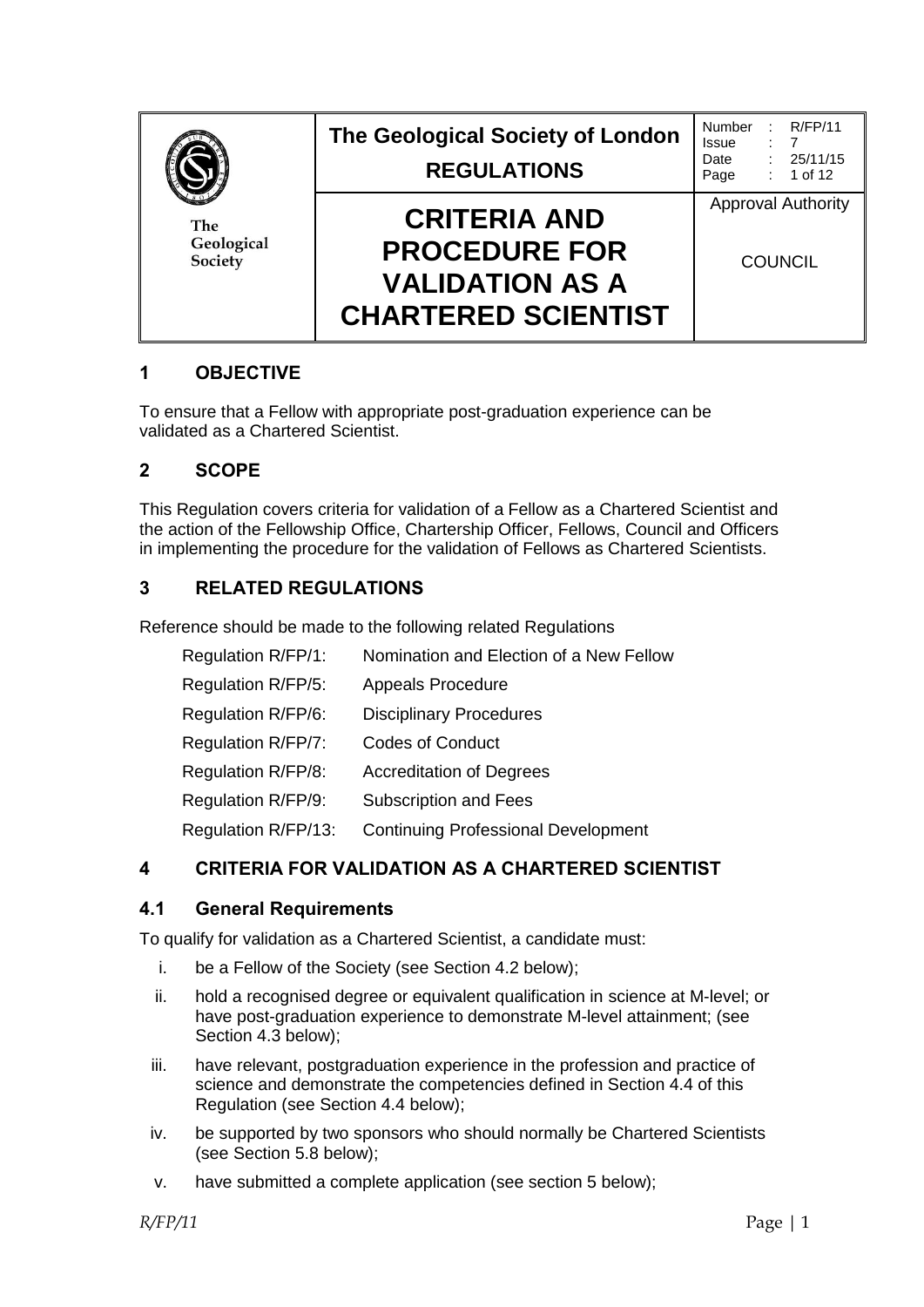- vi. have satisfied the Society that they meet the above requirements for validation. through a Validation Interview (see Section 4.5 below); and
- vii. have paid the required application fee.

# **4.2 Fellowship**

Only a Fellow of the Society may be validated as a Chartered Scientist. A candidate must already have been elected as a Fellow before submitting an application to be validated as a Chartered Scientist.

## **4.3 Recognised Degree or Equivalent Qualifications**

Applicants for validation as a Chartered Scientist shall hold a degree at Master's (M) level *(MGeol, MSci, MESci are recognized by the Science Council as Masters level for purposes of an application)* or Doctorate (D) level awarded by a university or institution of higher education.

The nature of the degree and its course content, together with the Applicant's post graduation experience will exert a strong influence on the ability of the applicant to demonstrate the required competencies defined in Section 4.4. below.

As a guide to Applicants and based on past experience of evaluating applications for validation, the Society provides guidance (table 1) showing the relationships between degree and post-graduation experience required for eligibility to apply for CSci.

| TABLE 1. MINIMUM NUMBER OF YEARS' RELEVANT POSTGRADUATE EXPERIENCE<br>REQUIRED FOR ELIGIBILITY TO APPLY FOR VALIDATION AS A CHARTERED SCIENTIST |                              |                            |  |  |  |
|-------------------------------------------------------------------------------------------------------------------------------------------------|------------------------------|----------------------------|--|--|--|
| <b>FIRST DEGREE OR EQUIVALENT</b><br><b>QUALIFICATION AWARDED BY A</b>                                                                          |                              |                            |  |  |  |
| UNIVERSITY OR INSTITUTION OF<br><b>HIGHER EDUCATION</b>                                                                                         | Master's (M) level<br>degree | Doctorate (D) level degree |  |  |  |
| Degrees accredited by the Society in<br>accordance with the Regulations<br>(Accreditation of Degrees)                                           | 5                            | 3                          |  |  |  |
| Degrees and equivalent qualifications<br>awarded by a university or institution of<br>higher education in science                               | 6                            | 5                          |  |  |  |

Council will accept applications for Chartered Scientist from Fellows who hold a BSc

Honours (H) level degree and can demonstrate that they have attained M-level through training and experience (see Section 5.9).

Council will not normally accept applications from Fellows for validation as a Chartered Scientist who do not hold a recognised degree or equivalent qualification.

# **4.4 Required Competencies**

Chartered Scientists must be competent throughout their professional lives using a combination of their knowledge, training and experience. In order for a Fellow to be validated as a Chartered Scientist the Applicant must demonstrate, to the satisfaction of the Society, that they have a range of specific competencies, thus the evaluation is competency-based. The following statements detail the generic competencies that have to be demonstrated in order to achieve validation as a Chartered Scientist.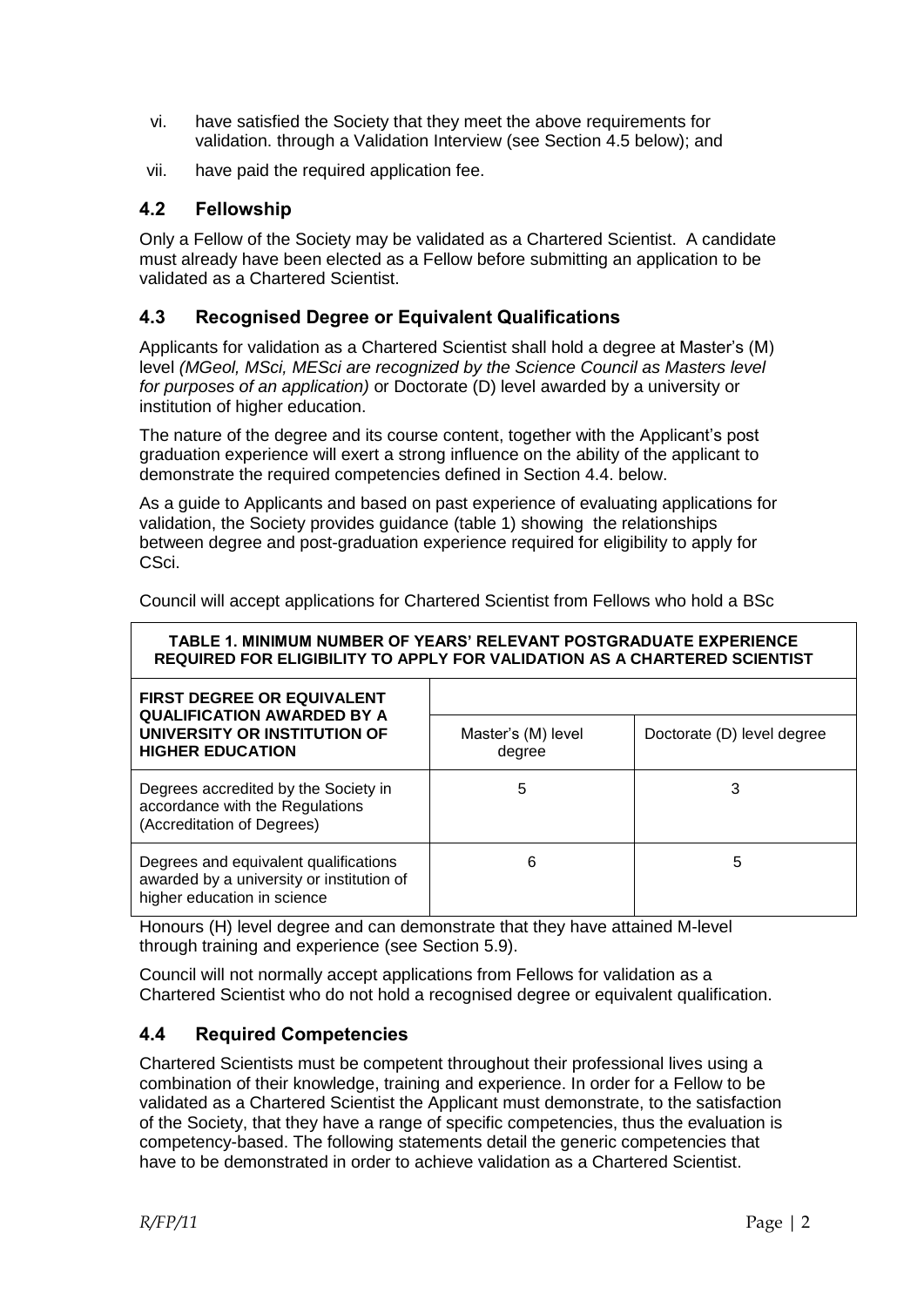## **COMPETENCE**

### **A: Application of knowledge & understanding**

A1: Use specialist experiential knowledge and broader scientific understanding to optimise the application of existing and emerging science and technology

A2: Exercise sound judgement in the absence of complete information and in complex or unpredictable situations

A3: Demonstrate critical evaluation of relevant scientific information and concepts to propose solutions to problems

#### **B: Personal responsibility**

B1: Work autonomously and take responsibility for the work of self and others

B2: Promote and implement robust policies and protocols relating to health, safety and security

B3: Promote and ensure compliance with all relevant regulatory requirements and quality standards

B4: Oversee the implementation of solutions with due regard to the wider environment and broader context

#### **C: Interpersonal skills**

C1: Demonstrate the ability to communicate effectively with specialist and nonspecialist audiences

C2: Demonstrate effective leadership through the ability to guide, influence, inspire and empathise with others

C3: Demonstrate the ability to mediate, develop and maintain positive working relationships

#### **D: Professional practice**

D1: Scope, plan and manage multifaceted projects

D2: Demonstrate the achievement of desired outcomes with the effective management of resources and risks

D3: Take responsibility for continuous performance improvement both at a personal level and in a wider organisational context

#### **E: Professionalism**

E1: Demonstrate understanding and compliance with the Society's and other relevant Codes of Conduct

E2: Demonstrate a commitment to professional development (CPD) through continuing advancement of own knowledge, understanding and competence

#### **4.5 Validation Interview**

All Fellows applying for validation as a Chartered Scientist will be required to attend a Validation Interview.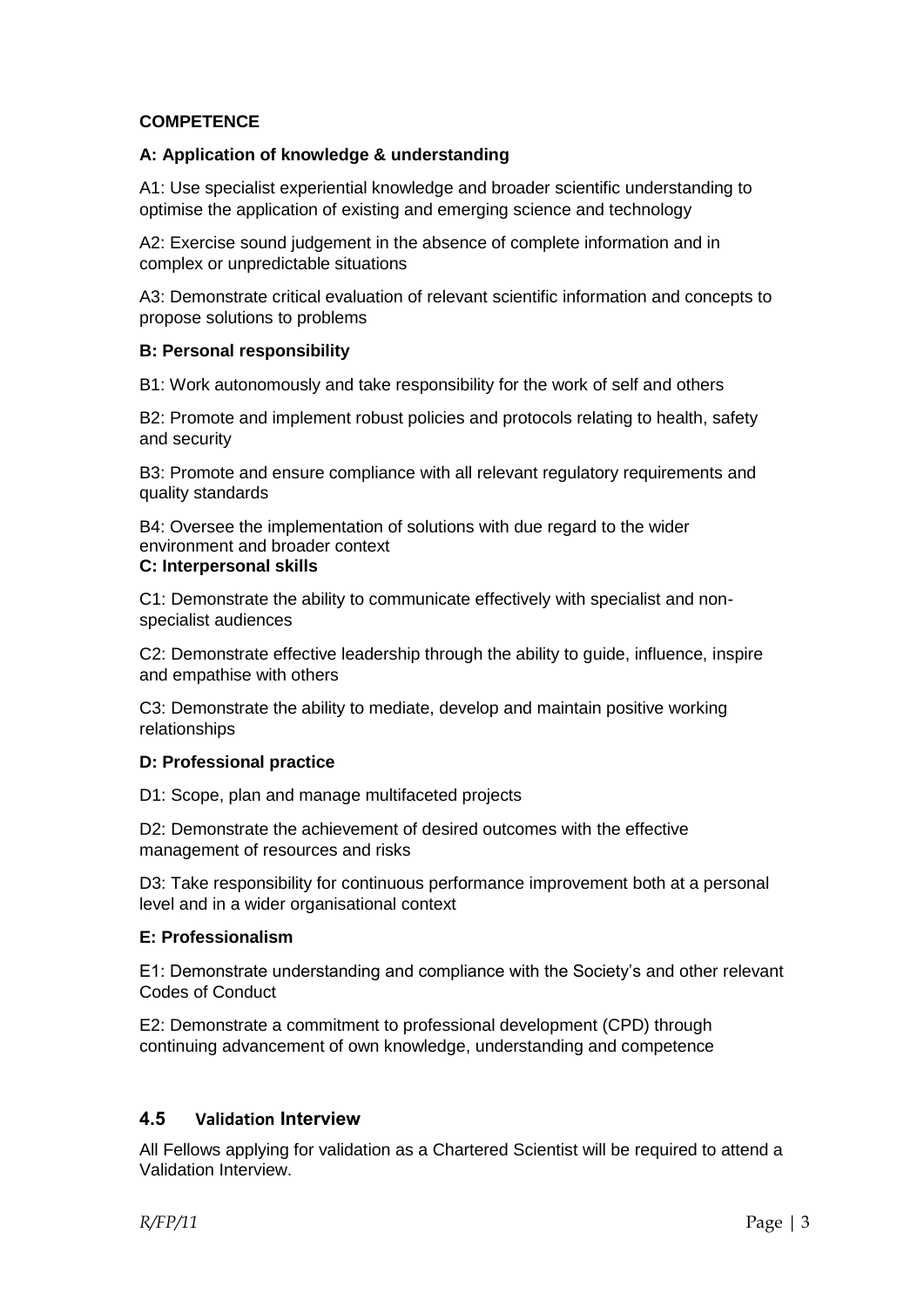Validation interviews are conducted on set dates at defined locations (these appear on the Society's website).

The interview will be conducted in English and will normally last a maximum of two hours. It will be conducted to examine whether the Applicant has the required competencies defined in Section 4.4 above.

Applicants will be required to make a short oral presentation at the start of the interview to demonstrate how they meet the required competencies for validation as a Chartered Scientist.

Where an Applicant is resident overseas, the Society will take all reasonable steps to conduct the Validation Interview in the country of residence of the applicant. The Society reserves the right to delay the Validation Interview until the Applicant is able to be present for a Validation Interview in the UK.

# **5 REQUIREMENTS FOR SUBMISSION OF AN APPLICATION**

## **5.1 General Requirements**

An application comprises the following:

- A completed application form;
- A statement of preference for the date and location for the Validation Interview;
- An application fee;
- A Professional Report included as part of the application form;
- A portfolio of supporting documents;
- Records of Continuing Professional Development;
- Sponsors' statements;
- M-level equivalence report (if applicable); and
- Competency Report.

The requirements for submission of an application are stated below.

## **5.2 Application Form**

An Applicant shall complete an application form using the form that is available from the Society's website. The Fellowship Office shall be responsible for ensuring copies of the application form are available for downloading from the Society's website.

The completed application form shall be submitted in electronic format to the Fellowship Office at the Society's apartments. The Applicant shall be responsible for preparing the application form, including signatures, in electronic format.

## **5.3 Statement of Preference for Date and Location of Validation Interview**

Validation Interviews (see Section 4.5 of this Regulation) are normally conducted on advertised dates. The dates and locations of these professional interviews are published on the Geological Society's website. Applicants who intend to submit applications for validation as a Chartered Scientist may contact the Fellowship Office at the Society to provisionally book an interview place. For each interview day, there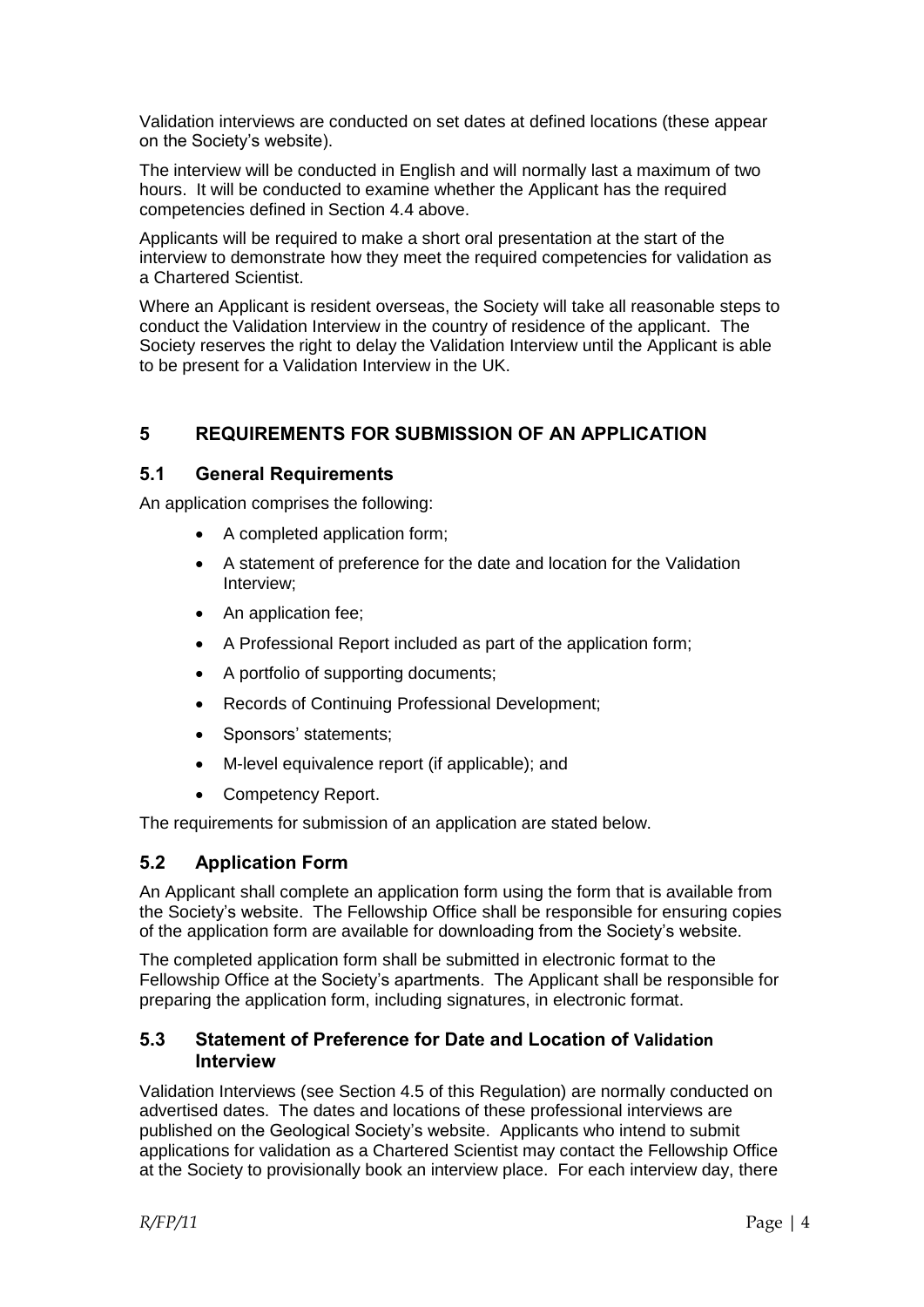is a closing date that is stated on the Society's website, for receipt of applications by the Society. Completed application forms, all supporting documents and sponsors' statements must be received by the Fellowship Office on or before the closing date. The Society will rearrange the Validation Interview to a future scheduled date in the event of late receipt of some or all of the required documentation.

## **5.4 Application Fee**

An application for Validation of a Fellow as a Chartered Scientist must be accompanied by a non-refundable application fee. Details of the amount of this application fee shall be established in Regulations and published on the Society's website.

## **5.5 Professional Report**

The application form (available from the Society's website) includes space for the Applicant to present a Professional Report.

The requirements for the Professional Report are that:

- i. it shall demonstrate that the Applicant possesses the required competencies as defined in Section 4.4 of this Regulation;
- ii. it shall summarise the Applicant's training and experience in the profession and practice of science that the applicant is claiming;
- iii. It shall describe the tasks undertaken for each period of experience cited, including the level of responsibility of the Applicant and the name(s) of the supervisor(s). The report shall explain the ways in which such activities have contributed to the Applicant attaining the required competencies;
- iv. It shall provide cross references to the supporting documents (see Section 5.6 of this Regulation) identifying specific examples within these documents that demonstrate that the Applicant has attained the required competencies;
- v. Each period of experience shall be countersigned by a supervisor, employer or other appropriate person who has personal knowledge of the Applicant's work. The signatory is required to confirm, on the basis of personal knowledge, that the information provided by the Applicant is a fair and reasonable description of the work undertaken and the Applicant's contribution; and
- vi. It shall normally be 1,500 to 2,000 words in length, be concise, and be included in the appropriate section of the application form.

An inventory of work undertaken or curriculum vitae will not be accepted in lieu of a Professional Report.

# **5.6 Supporting Documents**

#### **General Requirements**

A Fellow applying for validation as a Chartered Scientist is required to submit a portfolio of supporting documents that have been prepared by the Applicant during the period of relevant experience cited on the application form. The supporting documents shall:

 Demonstrate that the Applicant possesses the required competencies as defined in Section 4.4 of this Regulation;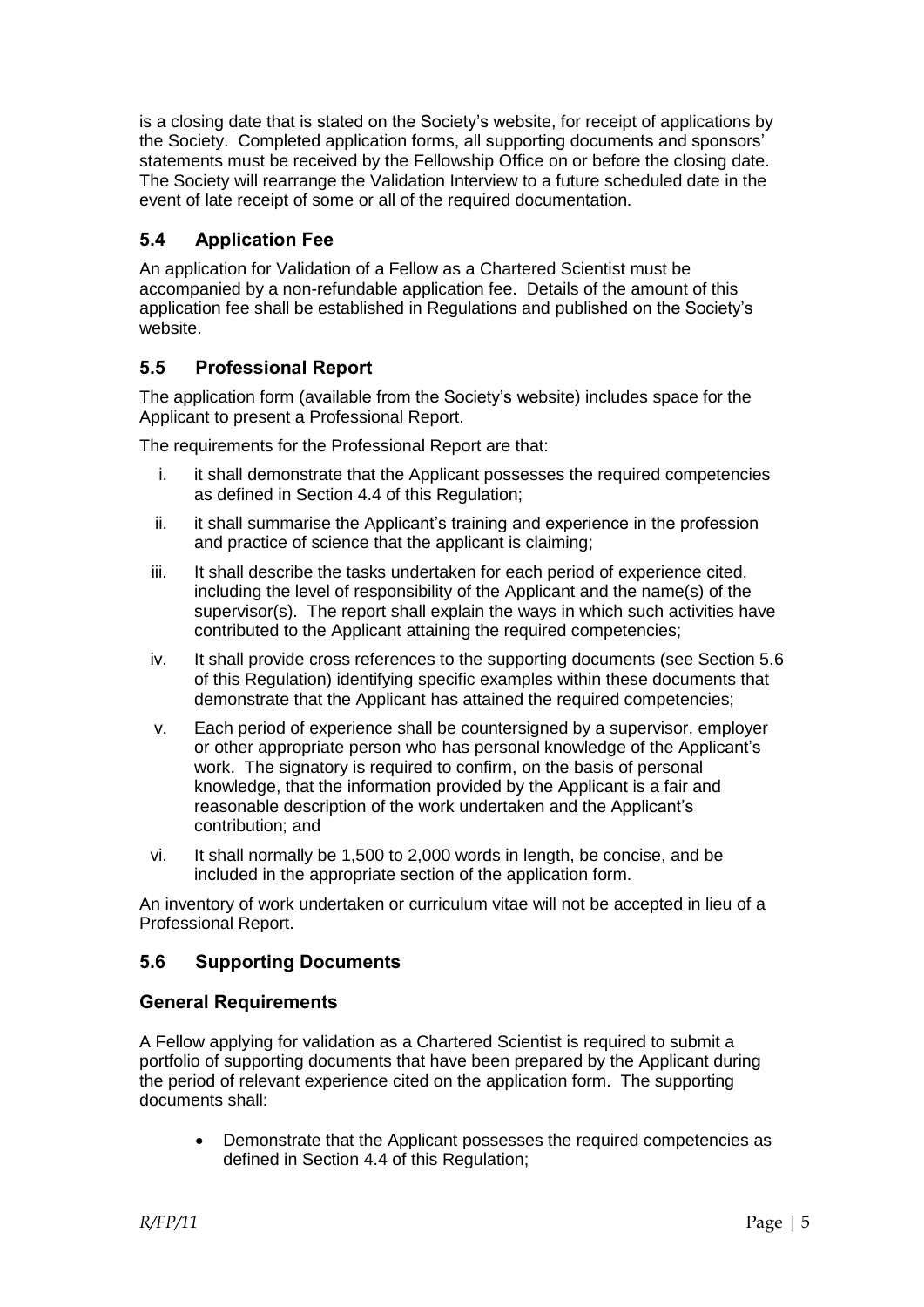- Be indexed and cross referenced to the relevant sections of the Professional Report (see Section 5.5 of this Regulation);
- Be written in English; and
- Be submitted electronically in Microsoft Word, Excel and/or Adobe PDF format. (If any part(s) of the portfolio of supporting documents are not suitable for electronic submission, the applicant shall contact the Fellowship Office in advance of the submission of the application for guidance. Any documents that it is agreed are to be submitted in hard copy shall be provided to the Society as three copies.)

Applicants shall ensure that the supporting documents are selected and presented in a form such that the Scrutineers, appointed by the Society to evaluate the application, can easily navigate through them and identify which parts are being used to demonstrate particular competencies. There should be no more than 6 supporting documents.

# **Contents of Portfolio of Supporting Documents**

The Applicant is responsible for determining the nature of the individual documents contained in the portfolio of supporting documents subject to the following general requirements and guidance;

The documents may include:

- Reports;
- Published papers;
- Books:
- Designs and relevant calculations;
- Technical specifications;
- Teaching syllabuses and examination papers; and
- Other similar documents.

Documents prepared as part of the studies leading to the qualifying (undergraduate) degree or equivalent qualification (see Section 4.3 of this Regulation) are not admissible.

Applicants are encouraged to compile work diaries and/or log books during their period of postgraduation experience and to submit these as part of their supporting documents.

## **Certification of Supporting Documents**

Applicants shall ensure that all supporting documents are certified as having been prepared by the applicant, as follows:

- Each supporting document shall be countersigned by a person such as an employer, client or supervisor, to indicate that the document was prepared by the Applicant;
- Any document that was not wholly prepared by the Applicant may be submitted as a supporting document provided that the contribution of the Applicant to its preparation is clearly identified and confirmed by the appropriate signatory;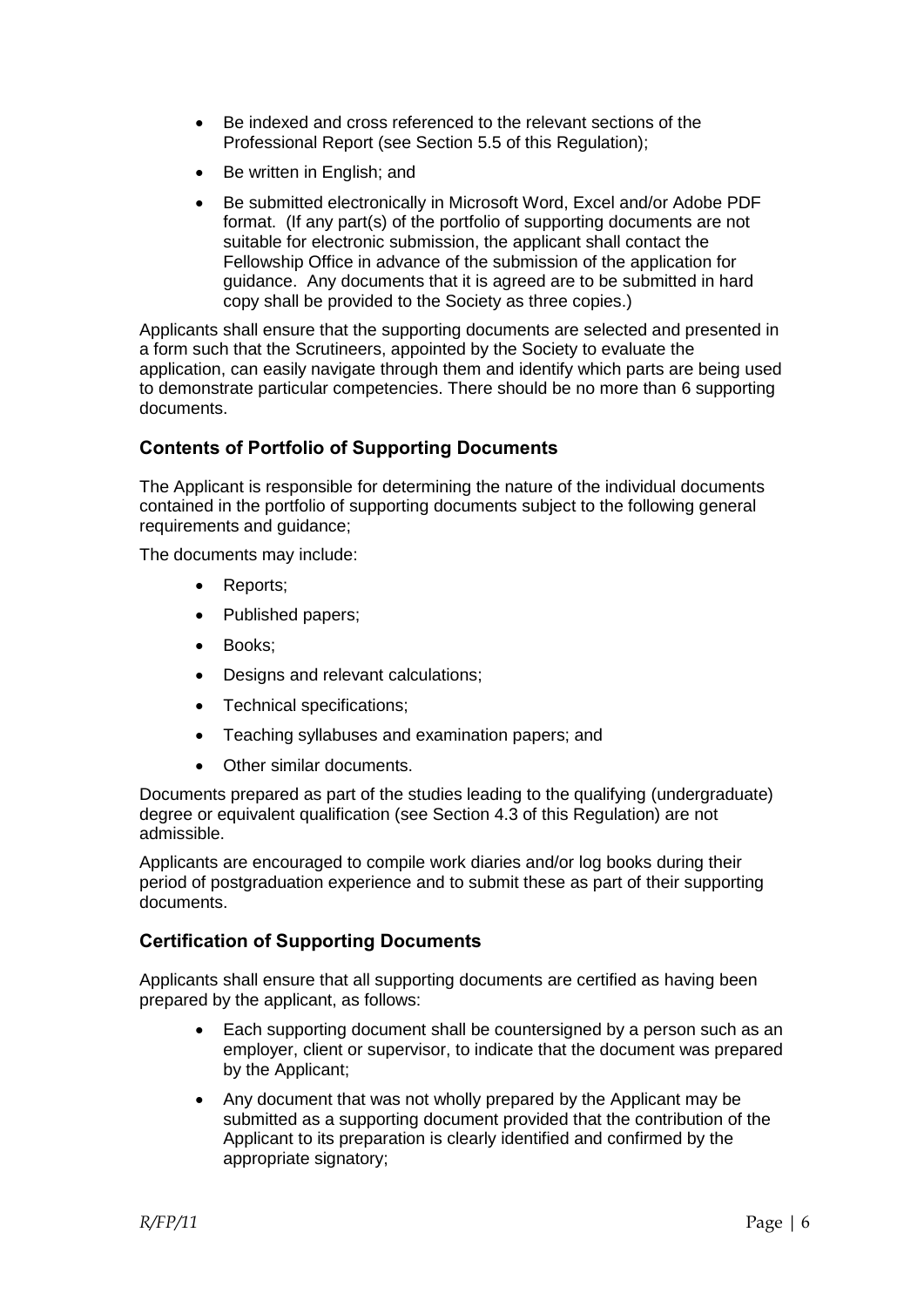- A signatory shall be personally familiar with the document that they are countersigning. Signatories shall be Chartered Members of a recognised UK professional body or an equivalent overseas body;
- Documents that have been published externally, such as papers in a recognised scientific or technical journal, or a published book, do not need to be countersigned.

## **Confidentiality of Documents**

The Society undertakes to respect confidentiality of supporting documents. However, the Society recognises that some Fellows may be unable to submit an adequate portfolio of supporting documentation because of imposed restrictions of confidentiality or difficulties in obtaining appropriate signatories. In these circumstances, the Fellow should initially discuss the matter with the Chartership Officer in an attempt to overcome the problems. If the difficulty cannot be overcome, the Fellow will be required to satisfy the Society that he/she has obtained the necessary relevant experience for validation by, for example:

- a signed statement from an employer or client to indicate that documentation has been prepared by the Applicant but is confidential; and
- a statement from the Applicant explaining why documentation is not available.

## **5.7 Records of Continuing Professional Development**

Applicants are required to submit one-year's CPD records as part of their application. The records should be recorded using the Society's on-line CPD scheme. The CPD records submitted by the Applicant are required to include appropriate personal reflection on the CPD undertaken, including:

- Evidence of the planning of their CPD at the commencement of each reporting year; and
- An evaluation at the end of each reporting year on the manner in which the CPD undertaken has benefitted the Applicant, and has benefitted the users of the professional services provided by the Applicant.

The Applicant shall demonstrate the ways in which the evaluation is used to plan the subsequent period of CPD (see Regulation R/FP/13).

## **5.8 Sponsors**

The application of a Fellow for validation as a Chartered Scientist must be supported by two Sponsors who have current, first-hand knowledge of the professional standing and competencies of the Applicant.

The Sponsors shall normally both be Chartered Scientists and have been Chartered for at least three years. However, the Society may accept one of the two Sponsors as a Chartered Member of a recognised UK professional body or an equivalent overseas body. An applicant shall obtain prior approval from the Society for a Sponsor who is not a Chartered Scientist by application to the Fellowship Office.

The Applicant shall provide each Sponsor with a copy of the completed application form (see Section 5.2 above) and a copy of the form "Sponsor's Statement" (available from the Society's website). A Sponsor shall complete the Sponsor's Statement based upon their own personal, first-hand knowledge of the Applicant. Sponsors should provide as much information as appropriate to indicate their assessment of the Applicant's professional standing and reputation. The Applicant is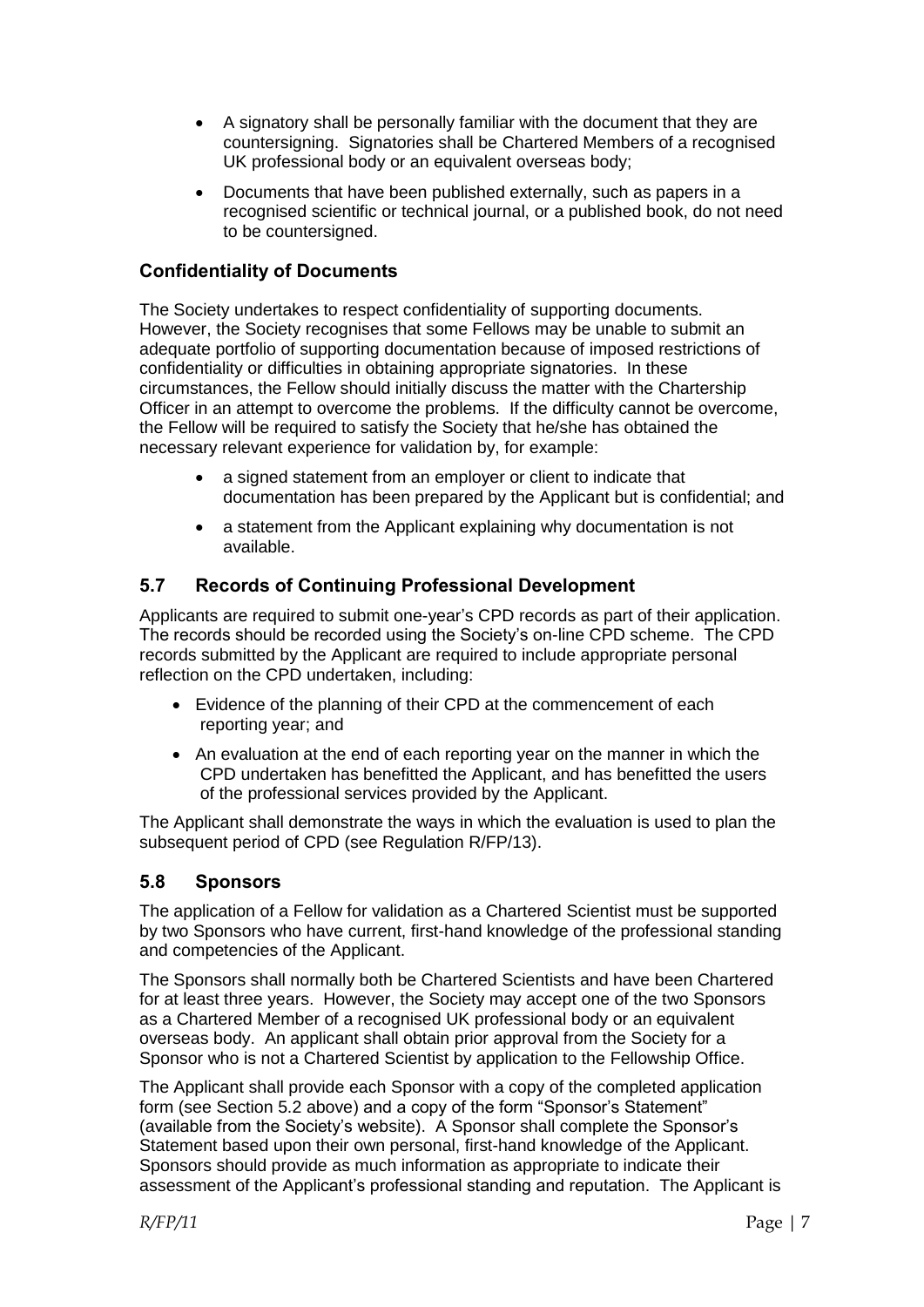responsible for submitting the completed application including the Sponsors' Statements.

# **5.9 M-level Equivalence Report**

Council will accept applications for validation as Chartered Scientist from Fellows who do not hold an M level degree but who hold an Honours (H) level BSc degree. Such Applicants are required to submit a statement to demonstrate that they have attained M-level equivalence through training and experience. Guidance on demonstrating M-level equivalence is included in the supporting information to this Regulation.

## **5.10 Demonstration of Competence**

Each Applicant, as part of their application, is required to submit a report which demonstrates that they meet the competencies listed in Section 4.4 above. The Society provides a format for the report (see website)

## **5.11 Applications by Fellows with more than 20 years' professional experience**

An application comprises the following:

- A completed application form;
- An accompanying application fee;
- A report of their career and experience with an indication as to how they satisfy the competencies for validation as a Chartered Scientist;
- Sponsors' statements.

They will attend a Validation Interview to discuss:

- Their report and how they satisfy the Chartership competencies;
- How they will help promote Chartership within their organisation and the promotion of professional standards across the geosciences;
- Their attitude to and thoughts on CPD and training and career development for young scientists.

## **6 REVALIDATION**

All Chartered Scientists must demonstrate annually that they are meeting standards of Continuing Professional Development in order to retain their registration as a Chartered Scientist.

Registrants must:

- Maintain a continuous, up-to-date and accurate record of their CPD activities;
- Demonstrate that their CPD activities are a mixture of learning activities relevant to current or future practice;
- Seek to ensure their CPD has benefitted the quality of their practice;
- Seek to ensure that their CPD has benefitted the users of their work (e.g. employer, client, student, etc.); and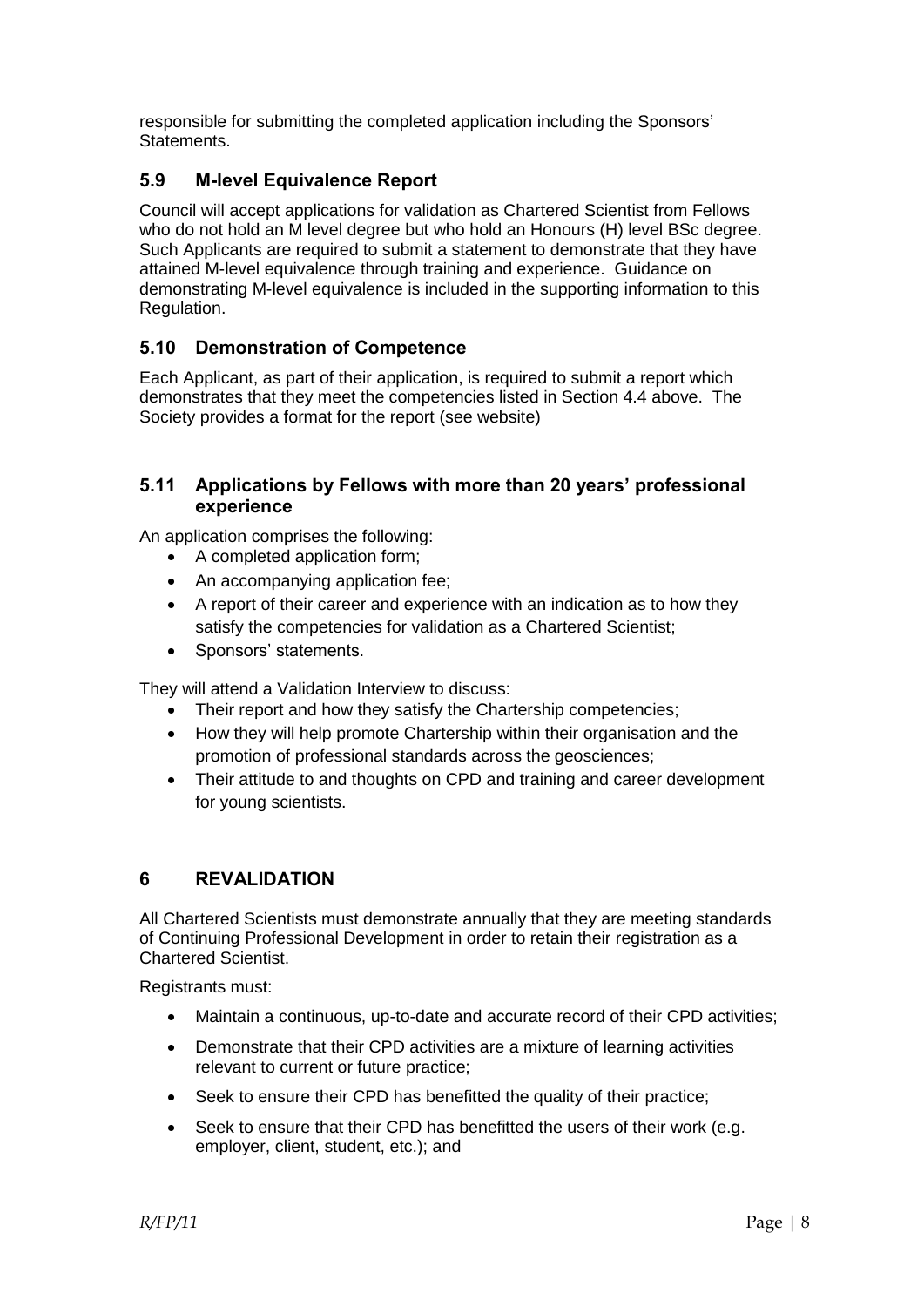• Present a report on their CPD utilising the Geological Society's on-line CPD reporting system or reaffirm that they are recording their CPD on a company or other system.

CPD returns from Registrants will be monitored annually by the Geological Society and a sample population will be chosen at random for audit.

Registrants who fail to demonstrate that they are meeting the required CPD standards will be removed from the register of Chartered Scientists.

# **7 RETROSPECTIVE ACHIEVEMENT OF CSCI BY CGEOLS.**

The Science Council have agreed that suitably qualified Fellows who have been validated as a Chartered Geologist can achieve Chartered Scientist status retrospectively (up to a period of 2 years) without further interview. Applicants must submit:

- Their complete CGeol application (Professional Report, Supporting Documents, CPD records and Sponsors' reports).
- Their CPD record must include the period between the award of CGeol and the CSci application, and include personal reflection on the CPD undertaken, including:
	- o Evidence of the planning of their CPD at the commencement of each reporting year; and
	- o An evaluation at the end of each reporting year on the manner in which the CPD undertaken has benefitted the Applicant, and has benefitted the users of the professional services provided by the Applicant.
- A completed CSci application form;
- Applicants who hold an Honours (H) level BSc degree only must submit a document or statement to demonstrate that they have attained M-level equivalence through training and experience (see M level equivalence guidance provided on the Society's website);
- A completed report which demonstrates that the Applicant meets the competencies listed in Section 4.4 of this Regulation.

Applications will be reviewed by Scrutineers at least one of whom is a Chartered Scientist, and who will report to the Chartership Committee. 'Accept' recommendations will be ratified by this committee and passed to Council for election at its next meeting. Defer recommendations will be reviewed by two Scrutineers at least one of whom is a Chartered Scientist.

# **8 RE-INSTATEMENT OF LAPSED CHARTERED SCIENTISTS**

A Chartered Scientist whose title has been lapsed for less than three years due to failure to pay or by being removed for whatever reason from the register of Chartered Scientists (R/FP/9) and who wishes to apply for revalidation shall complete a 'Request for Reinstatement' form (available from the Society's website), submit CPD records for all years covering the lapsed period and pay a reapplication fee. The form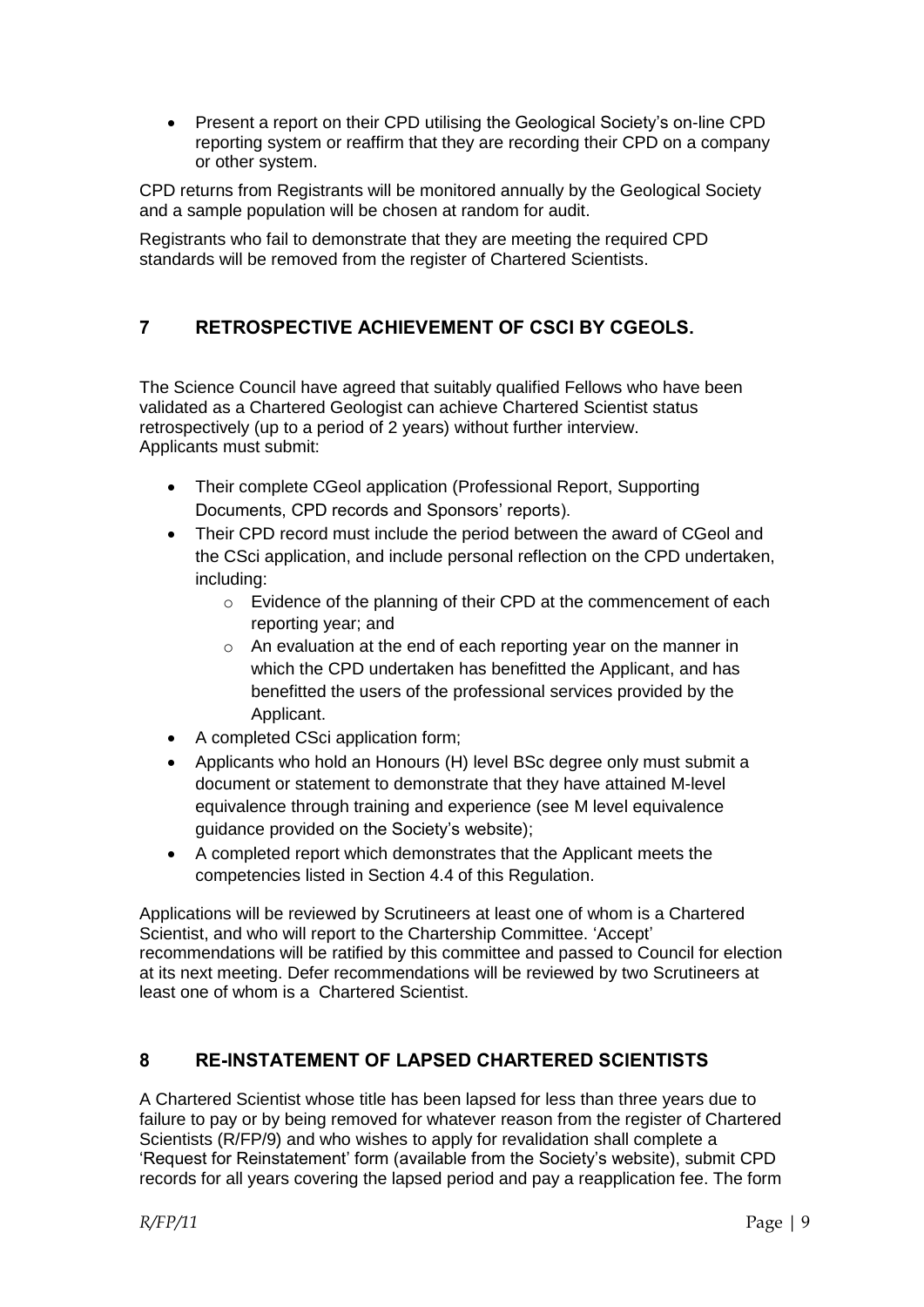will provide details of their relevant professional experience and continuing professional development during the lapsed period and will be reviewed by the Chartership Committee.

Where status has lapsed for more than three years, no re-instatement is allowed and a completely new application for Chartership status must be submitted and a full Professional Interview carried out.

It should be noted that the re-application fee would not apply in instances where a Fellow has given prior notice to the Society of their intention to undertake any form of career break (maternity, ill health etc).

At the discretion of Council a former Chartered Scientist who has been removed from the Register under the Disciplinary Procedures (R/FP/6) may apply for revalidation subject to the process set out at R/FP/6 section 6.

In exceptional cases when a Chartered Scientist has let their Chartership lapse they may be readmitted on recommendation of the Executive Secretary, who shall have consulted the Chartership Officer, and subject to the approval of the Secretary for Professional Matters. All exceptions recommended for acceptance or refusal will be reported to the next meetings of the Chartership Committee and Professional Committee and to the Registrar of the Science Council. The Professional Committee, Chartership Committee, Council and the Science Council may overturn and reverse any decision taken by the Professional Secretary and any fee if paid will be refunded and the applicant informed within 14 days of the Committee's, Council or Science Council's decision.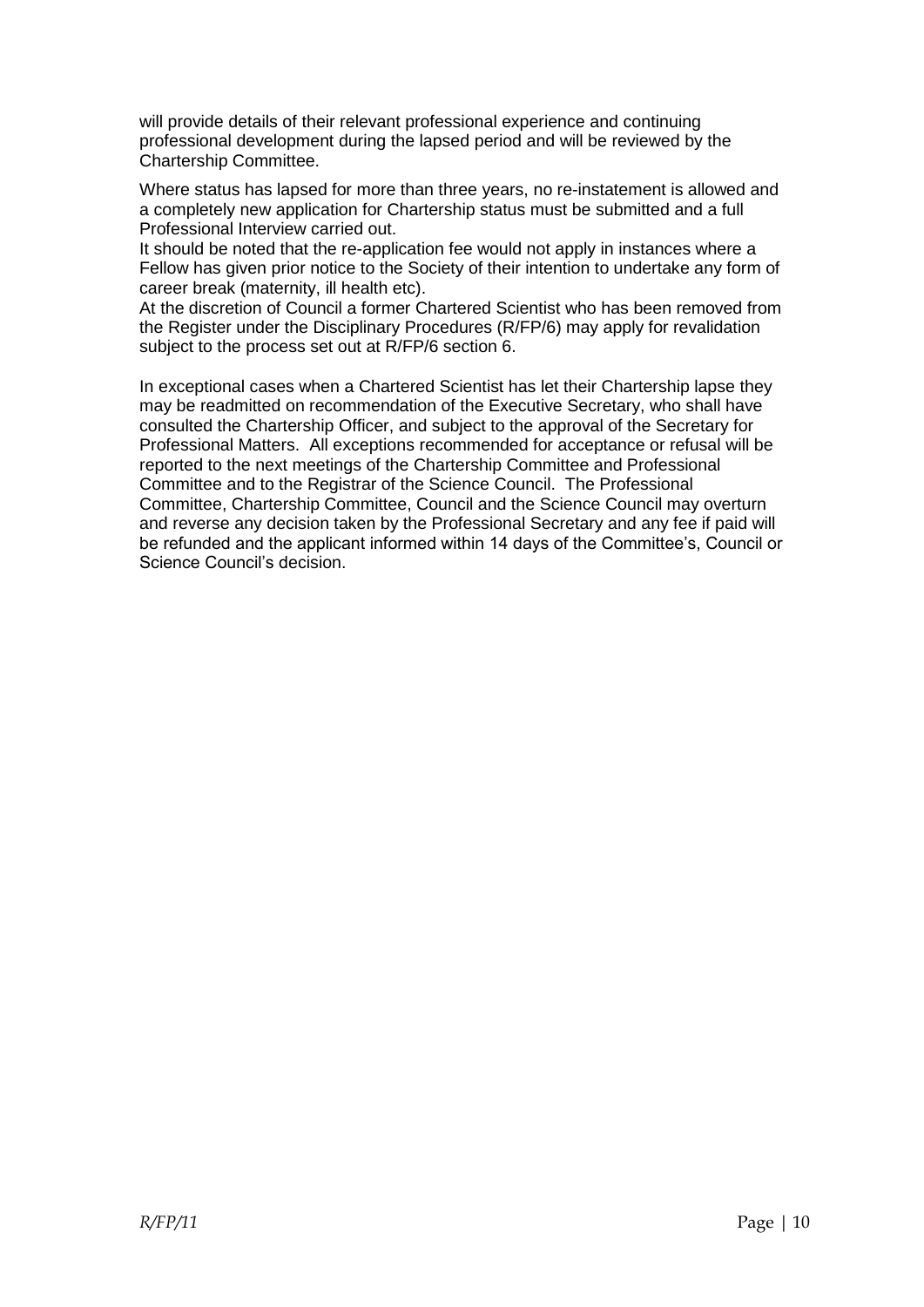#### **9 PROCEDURE**